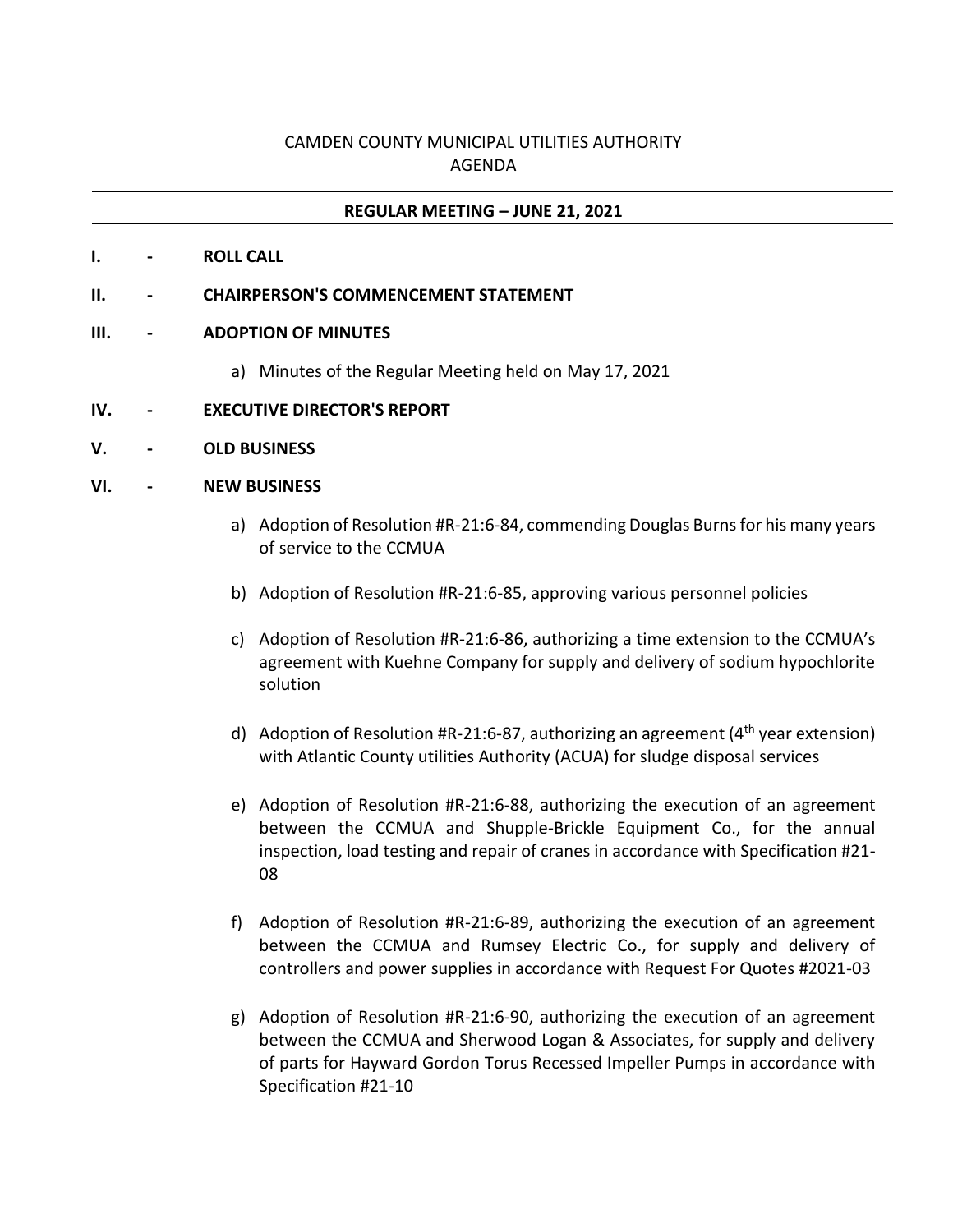- h) Adoption of Resolution #R-21:6-91, authorizing the execution of an agreement between the CCMUA and Hydro International Wastewater for the supply and delivery of parts for Hydro International Sludge Screen 60 in accordance with Specification #21-11
- i) Adoption of Resolution #R-21:6-92, authorizing the execution of an agreement between the CCMUA and NCH Corporation d/b/a Chemsearch FE for the supply and delivery of drain emulsifier flow improver in accordance with Specification #21-07
- j) Adoption of Resolution #R-21:6-93, authorizing use of NJ Civil Service title Environmental Engineer Trainee
- k) Adoption of Resolution #R-21:6-94, authorizing execution of an agreement with Remington & Vernick Engineers for Location Analysis and Constructability Review of Forcemains, Sanitary Sewers and Pump Stations at the High Street Area of Pennsauken in accordance with RFP #2021-15P
- l) Adoption of Resolution #R-21:6-95, authorizing an agreement with Winslow Township for a Direct Connection
- m) Adoption of Resolution #R-21:6-96, authorizing an access agreement between the CCMUA and the Borough of Haddon Township
- n) Adoption of Resolution #R-21:6-97, authorizing an easement agreement between the Camden County MUA and Public Service Electric & Gas, (PSE&G)
- o) Adoption of Resolution #R-21:6-98, authorizing a Right of Entry Agreement with Public Service Electric & Gas (PSE&G)
- p) Adoption of Resolution #R-21:6-99, authorizing the rejection of all bids received for removal, replacement and disposal of carbon in dryer facility odor control system
- q) Adoption of Resolution #R-21:6-100, authorizing contingency agreement between Saint Joseph's Carpenter Society and the CCMUA pursuant to NJSA 40:14B-22.3
- r) Adoption of Resolution R-21:6-101, approving an amendment to Contingency Agreement between FMP Mount Laurel and the CCMUA
- s) Adoption of Resolution #R-21:6-102, ratifying approval of expense vouchers as approved by the Executive Director under Authorization granted by CCMUA Resolution #R-97:3-60 dated March 18, 1997